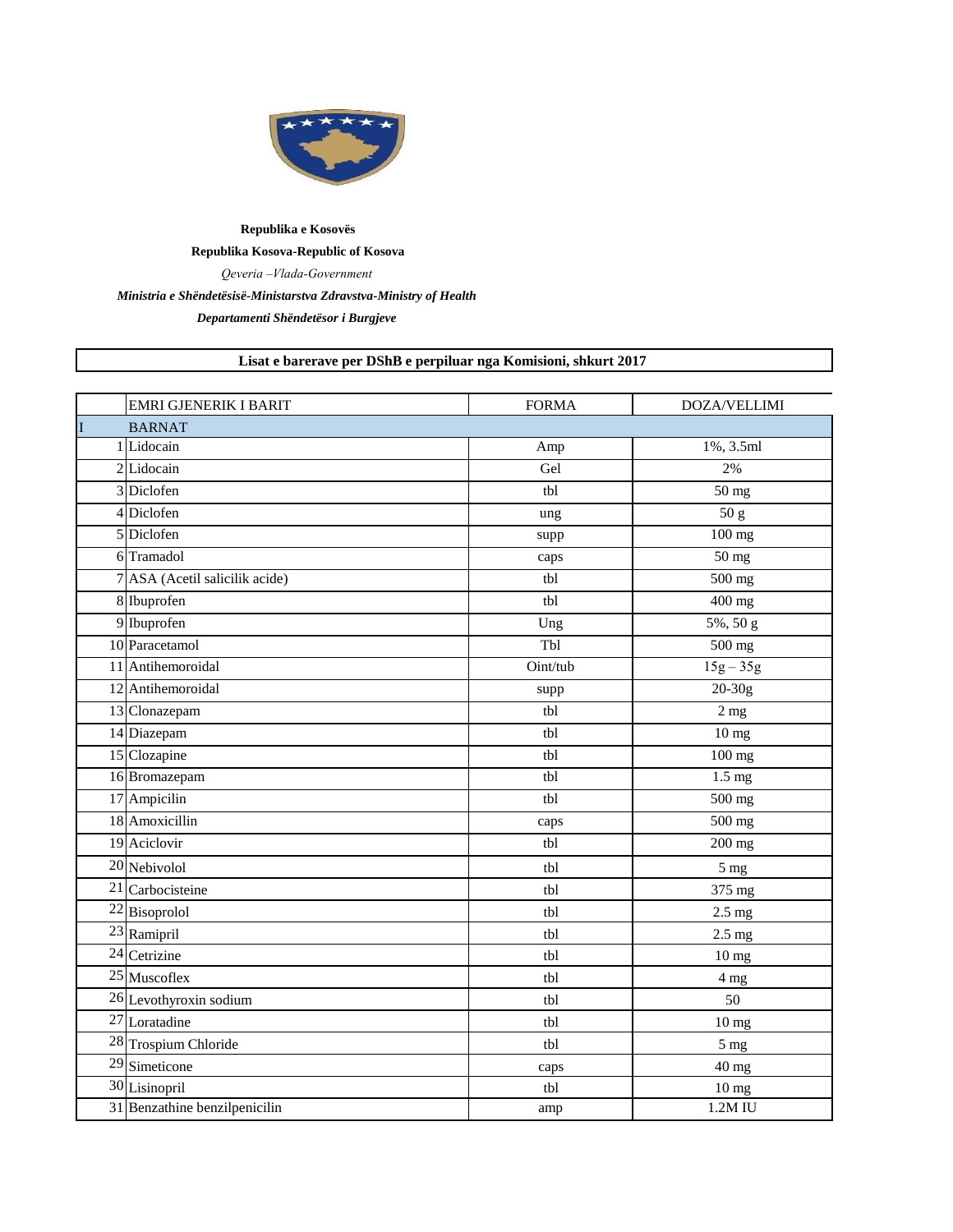| 32 Benzyl benzoat                                           | lot       | 25%                  |
|-------------------------------------------------------------|-----------|----------------------|
| 33 Ciprofloxacine                                           | tbl       | 500 mg               |
| 34 Claritromicin                                            | tbl       | 500 mg               |
| 35 Azitramicine                                             | tbl       | 500 mg               |
| 36 Co trimoxazole                                           | tbl       | $400+80$ mg          |
| 37 Co trimoxazole                                           | Supsp/sol | $200 + 40$           |
| 38 Doxicycline                                              | tbl       | 100 mg               |
| 39 Erythromicin                                             | tbl       | 500 mg               |
| 40 Metronidazole                                            | tbl       | 400 mg               |
| 41 Nistatin                                                 | vag       | 100.00 UI            |
| 42 Penicilin                                                | inj       | 800.000 IU           |
| 43 Phenoxipenicilin                                         | tbl       | 600 mg               |
| 44 Mitrazapin                                               | tbl       | $15$ mg              |
| 45 Citalopram                                               | tbl       | $20$ mg              |
| 46 Atenolol                                                 | tbl       | 100 mg               |
| 47 Cinnarizine                                              | tbl       | 75 mg                |
| 48 Ethamsylate                                              | amp       | $2 \text{ ml}$       |
| 49 Digoxin                                                  | tbl       | $\overline{0.25}$ mg |
| 50 Dihidroergotoxine                                        | tbl       | 4.5 mg               |
| 51 Diltiazem                                                | tbl       | 80 mg                |
| 52 Tamsulosin                                               | tbl       | $0.4$ mg             |
| 53 Doxasosine                                               | tbl       | $2$ mg               |
| 54 Isosorbite mononitrat                                    | tbl       | $20$ mg              |
| 55 Pentoksifilin                                            | tbl       | 400 mg               |
| 56 Niphedipin                                               | tbl       | $20$ mg              |
| 57 Propanolol                                               | tbl       | 40 mg                |
| 58 Rowantinex                                               | caps      |                      |
| 59 Clopidogrel                                              | tbl       | $75 \text{ mg}$      |
| 60 Verapamil                                                | tbl       | 80 mg                |
| 61 Cephalexin                                               | caps.     | 500 mg               |
| 62 Zolpidem                                                 | tbl       | $\overline{10}$ mg   |
| 63 Pantoprazol                                              | tbl       | $\overline{20}$ mg   |
| 64 Cloramfenikol/metronidazol/nistatin/acetat hidrocortizon | ovule     |                      |
| 65 Ceftriaxone                                              | amp       | 250 mg               |
| 66 Salbutamol                                               | tbl       | 4 mg                 |
| 67 Promethazine                                             | Cream/tub | 25 g                 |
| 68 Miconazole                                               | Oint/tub  | 20 g                 |
| 69 Zinc oxide                                               | pasta     | $5-20 g$             |
| 70 Serenoa repens                                           | Caps      | $\overline{3}20$ mg  |
| 71 Bisacodyl                                                | tbl       | 5 <sub>mg</sub>      |
| 72 Sulphasalazine                                           | Tbl/caps  | 500 mg               |
| 73 Loperamid                                                | tbl       | 2 <sub>mg</sub>      |
| 74 Glycerin                                                 | supp      |                      |
| 75 Hyoscin bytlybromid                                      | tbl       | 10 <sub>mg</sub>     |
| 76 Metoclopramide                                           | tbl       | $\overline{10}$ mg   |
| 77 Ranitidin                                                | tbl       | 150 mg               |
| 78 Alumin hidroxide Mg                                      | tbl       |                      |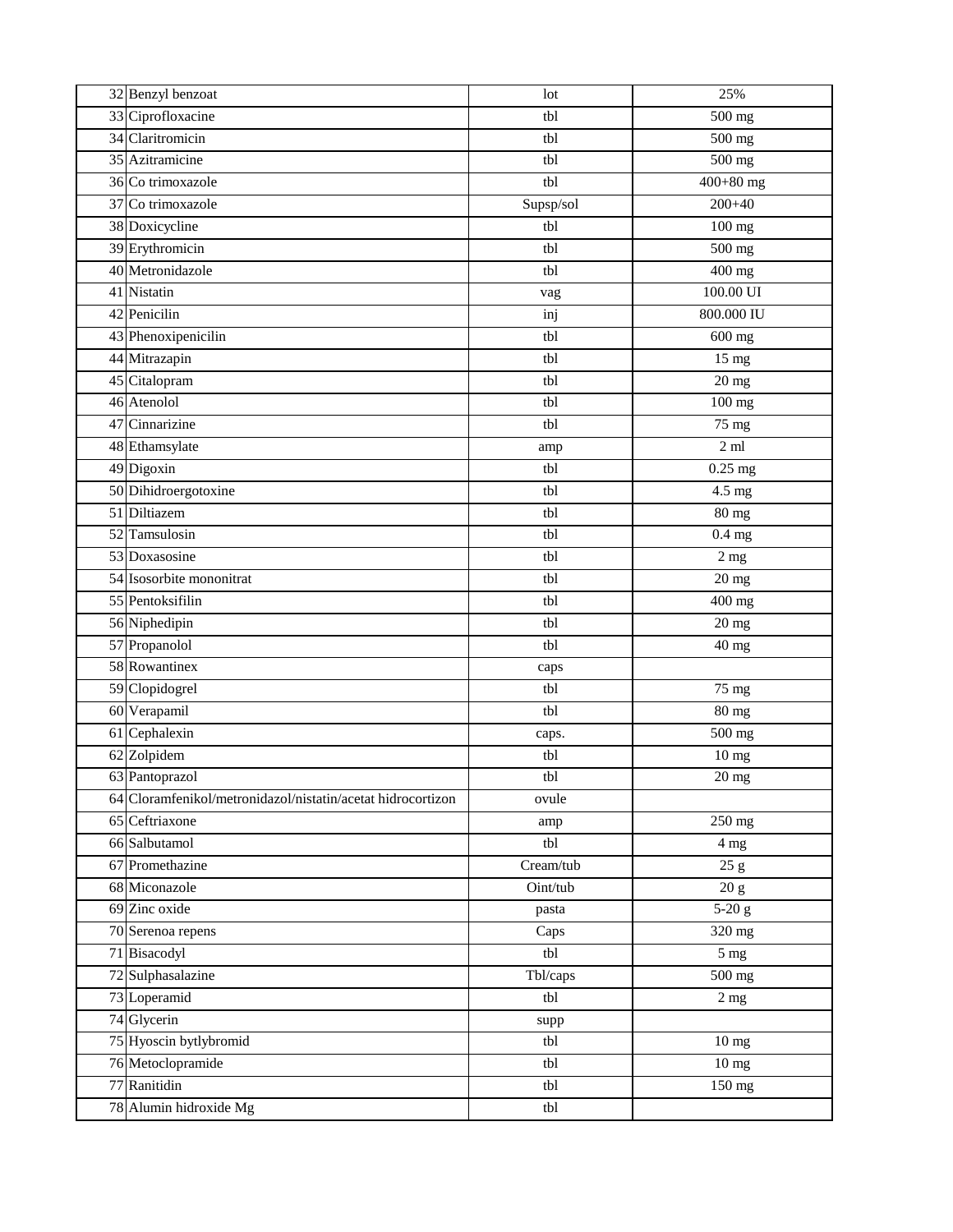| 79 Sulpiride                         | caps     | 50 mg                          |
|--------------------------------------|----------|--------------------------------|
| 80 Glibenclamide                     | tbl      | 5 <sub>mg</sub>                |
| 81 Tiamazol (Favistan)               | drg      | 10 <sub>mg</sub>               |
| 82 Clotrmazol+metronidazol           | vagg     | 500 mg                         |
| 83 Ethinylestradiol+norgestrel       | drg      |                                |
| 84 Progesteron+ estradiol            | amp      | $1ml/20mg+25mg$                |
| 85 Povidone iodine                   | vagg     | 200 mg                         |
| 86 Linestrenol                       | tbl      | 5 <sub>mg</sub>                |
| 87 Hexoprenaline                     | amp      | $0.01$ mg/4ml                  |
| 88 Methylergometrine                 | sol      | $15 \text{ ml}$                |
| 89 Progesteron                       | tbl      | 100 mg                         |
| 90 Pyridoxine                        | tbl      | $20$ mg                        |
| 91 Gentamycin                        | sol      | 0.30%                          |
| 92 Lithium carbonatis                | tbl      | 250 mg                         |
| 93 Flufenazine                       | tbl      | $2.5 \text{ mg}$               |
| 94 Haloperidol                       | tbl      | 10 <sub>mg</sub>               |
| 95 Levomepromazine                   | tbl      | 25 mg                          |
| 96 Lorazepam                         | tbl      | 1 mg                           |
| 97 Aminophylline                     | tbl      | 100 mg                         |
| 98 Bromhexine                        | tbl      | 8 <sub>mg</sub>                |
| 99 Nafazoline                        | gutt     | 0.10%                          |
| 100 Fluticasone                      | inh      | 125mcg/120 doz                 |
| 101 Boluzin                          | tbl      | 450 mg                         |
| 102 Ac. Ortofosforik                 | sol      | 37%                            |
| 103 Ascorbit ac.                     | tbl      | 500 mg                         |
| 104 B-complex                        | amp      | $2 \text{ ml}$                 |
| 105 Pyridoxine                       | amp      | $50$ ml                        |
| 106 B-komplex                        | drg      |                                |
| 107 Ascorbit ac.                     | amp      | 500mg/ml, 5ml                  |
| 108 Calcium gluconate                | amp      | $10\mathrm{mg/ml}$ 5ml, $10\%$ |
| 109 Tocopherol acetate               | Caps     | 200 mg                         |
| 110 Ferrous sulphate                 | Tbl/caps | $\overline{100mg-200}$ mg      |
| 111 Panthenol                        | orbileta | 120 mg                         |
| 112 Ciprofloxacine                   | gutt     | 0.3% 5ml                       |
| 113 Bethametazone-gentamycin         | ung      | $15-30 g$                      |
| 114 Bacitracin + Neomicin            | Oint/tub | 5g                             |
| 115 Aciclovir                        | ung      | 200 mg                         |
| 116 Hepatrombine                     | ung      | 40 g                           |
| 117 Clomitrazol                      | ung      | 1%                             |
| 118 Gentamycin                       | ung      | $15-20 g$                      |
| 119 Glyceryl-nitrat (nitroglicerine) | sprey    | 12.2 ml                        |
| 120 Bacitracin + Neomicin            | sprey    |                                |
| $121$ Zink                           | effer    |                                |
| 122 Magnesium                        | effer    |                                |
| 123 Calcium + vitamin C              | effer    |                                |
| 124 Carbo vegetable                  | pulvis   | 100 mg                         |
| 125 Pilocarpine                      | sol      | 1% 5 ml                        |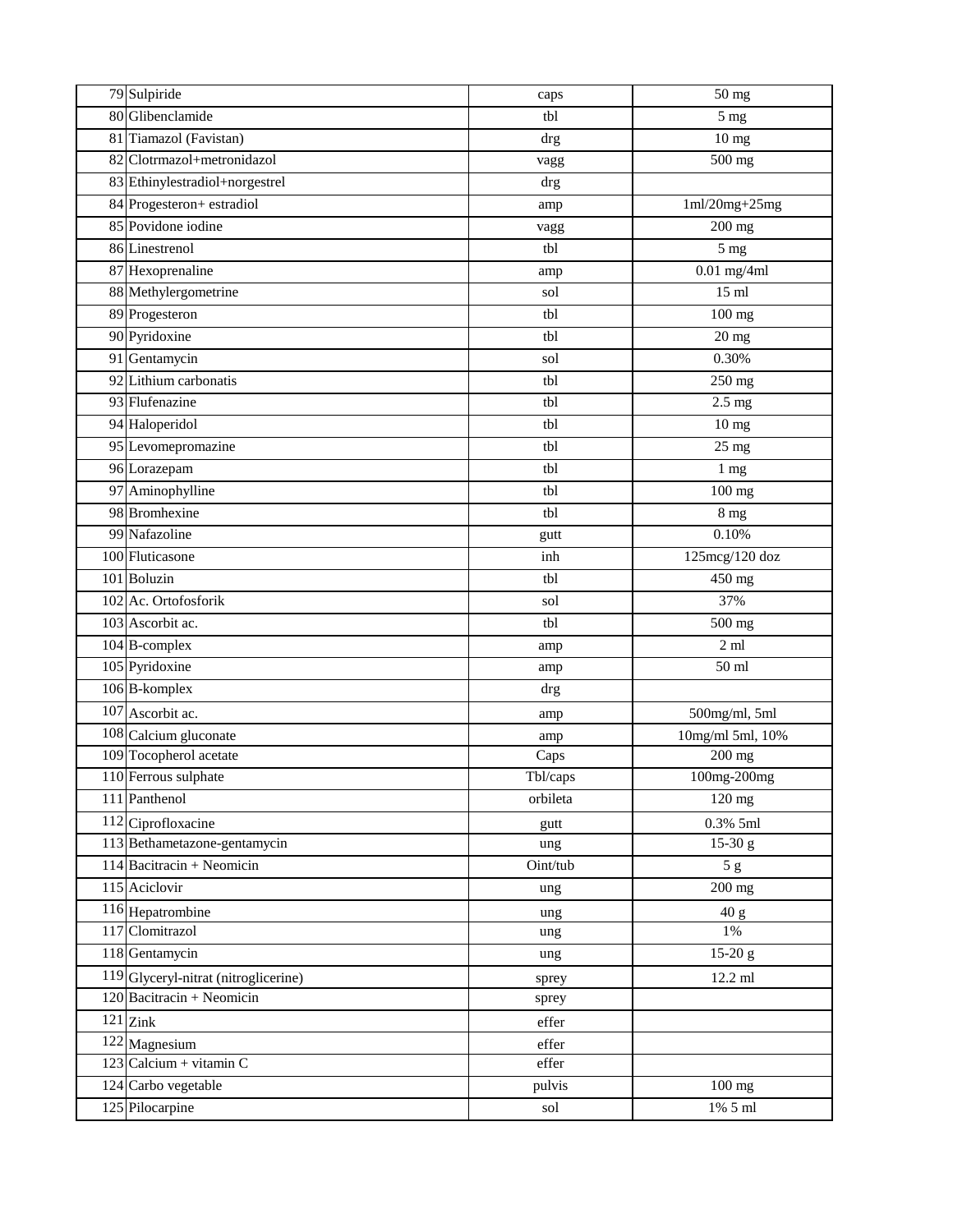| 126 Tetracaine        | sol            | 0.50%            |
|-----------------------|----------------|------------------|
| 127 Bromhexine        | sol            | 2mg/ml 50 ml     |
| 128 Boric ac.         | sol            | 3% 100 ml        |
| 129 Chlorhexidine     | sol            | 1 L              |
| 130 Ethanol           | Sol            | 70%              |
| 131 Hexatidine        | sol            | $200$ ml         |
| 132 Hydrogen peroxide | sol            | 100 ml, 3%       |
| 133 Povidone iodine   | sol            | 10% 100 ml       |
| 134 Barium sulphate   | sol            | 1%               |
| 135 Permetrin         | shampon        | 0.8% 120 ml      |
| 136 Caj Belushi       | Filter sachets | 20 pieces        |
| 137 Caj Bekunis       | Filter saches  | 20 pieces        |
| 138 Uve ursi folium   | Filter saches  | 20 pieces        |
| 139 Clorhexidin       | Surgical scrub | 4-4.5 ml         |
| 140 Pika D3           | gutt           | 10 <sub>ml</sub> |

| $\overline{\rm II}$ | <b>BARNAT</b>                  |        |                   |
|---------------------|--------------------------------|--------|-------------------|
|                     | 1 Atropine Sulphate            | Inj    | 1mg/ml            |
|                     | 2 Naloxone                     | amp    | $0.4$ mg/ml       |
|                     | <sup>3</sup> Lidocaine         | amp    | 2% 2ml            |
|                     | 4 Morphine                     | Amp    | $20$ mg/ml        |
|                     | 5 Methyprednisolone            | Amp    | 40 <sub>mg</sub>  |
|                     | 6 Paracetamol                  | Supp   | 150 <sub>mg</sub> |
|                     | 7 Paracetamol                  | Sol    | 120mg/5ml         |
|                     | 8 ASA (acetil salicilic acide) | tbl    | 100mg             |
|                     | <sup>9</sup> Diclofenac        | amp    | 75mg              |
|                     | 10 Tramadol                    | Amp    | 100mg/ml 2ml      |
|                     | 11 Adrenaline                  | Inj    | 1mg/ml            |
|                     | 12 Clorpiramine                | Amp    | 10mg/2ml          |
|                     | 13 Phenobarbital               | Amp    | 100mg/ml 2ml      |
|                     | 14 Carbamazapine               | Tbl    | 200 <sub>mg</sub> |
|                     | 15 Diazepam                    | Amp    | 5mg/2ml           |
|                     | 16 Amikacine                   | Amp    | 500mg/ml 2ml      |
|                     | 17 Amoxiciline                 | Susp   | 250mg/ml 2ml      |
|                     | 18 Benzylpeniciline            | Flakon | 1MIU              |
|                     | 19 Cephazoline                 | Flakon | 1000mg            |
|                     | 20 Imipenem+Cilastatine        | Amp    | 500mg             |
|                     | 21 Vancomycin                  | Flakon | 500mg             |
|                     | 22 Amoxicilin                  | Cps    | 250mg             |
|                     | 23 Amoxicilline+Clavulonic Ac  | tbl    | 625mg             |
|                     | 24 Ceftriaxone                 | Flakon | 1000mg            |
|                     | 25 Niforuxazide                | tbl    | 200mg             |
|                     | 26 Gentamycin                  | Inj    | 40mg/ml 2ml       |
|                     | 27 Metronidazole               | Inj    | 5mg/ml 100ml      |
|                     | 28 Tri-hexyphenidyl            | Tbl    | 2mg               |
|                     | 29 Levodopa-Carbidopa          | Tbl    | $250 + 25mg$      |
|                     | 30 Adenosine                   | Amp    | 3mg/ml 2ml        |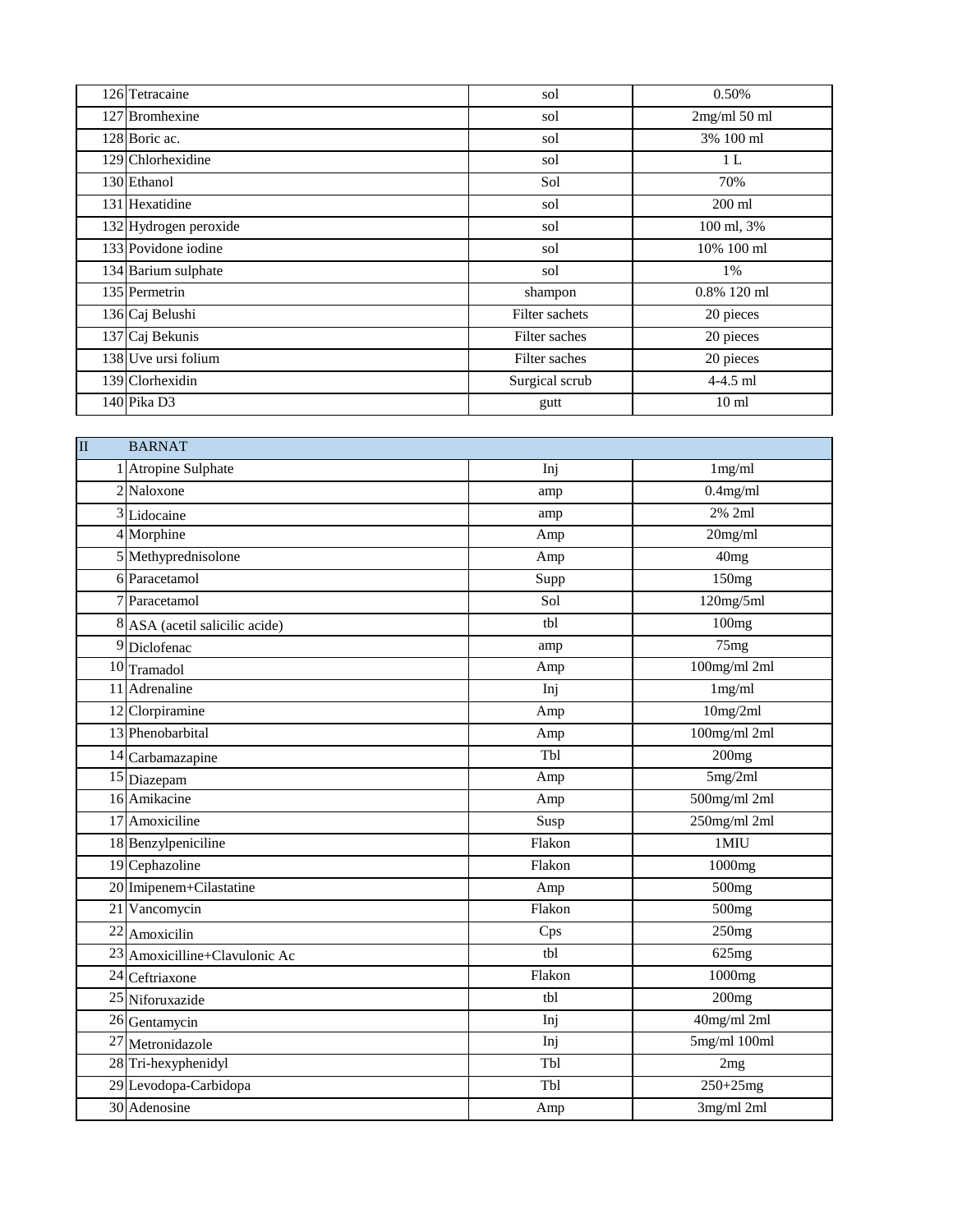| 31 Amiodarone                                 | Inj               | 50mg/ml 3ml       |
|-----------------------------------------------|-------------------|-------------------|
| 32 Metoprolole                                | Inj               | 5 <sub>mg</sub>   |
| 33 Hydralazine                                | amp               | 20mg/ml           |
| 34 Glyceryl trinitrate                        | Ling              | 500mcg            |
| 35 Glyceryl trinitrate                        | Inj               | 500mcg/ml         |
| 36 Low molecular weight heparin (Fraxiparine) | Amp               | 3800IU            |
| 37 Diosmin                                    | tbl               | 500 mg            |
| 38 Heparin                                    | Amp               | 5000/ml 5ml       |
| 39 Streptokinase                              | Flakon            | 1500000IU         |
| 40 Amidarone                                  | Tbl               | 200 <sub>mg</sub> |
| 41 Amlodipine                                 | tbl               | 5 <sub>mg</sub>   |
| 42 Digoxin                                    | Amp               | $0.25$ mg/ml      |
| 43 Carvedilol                                 | tbl               | 6.25 mg           |
| 44 Glimperide                                 | tbl               | 3 <sub>mg</sub>   |
| 45 Trimetazidin                               | tbl               | $20$ mg           |
| 46 Captopril                                  | tbl               | 25mg              |
| 47 Dopamine                                   | Amp               | 40mg/ml 5ml       |
| 48 Enalapril                                  | Tbl               | 10mg/2ml          |
| 49 Methyldopa                                 | tbl               | 250mg             |
| 50 Metoprolole                                | Tbl               | 100mg             |
| 51 Piracetam                                  | Tbl               | 800mg             |
| 52 Piracetam                                  | Amp               | 5ml               |
| 53 Atrovastatin                               | tbl               | 20mg              |
| 54 Simvestatine                               | tbl               | 20mg              |
| 55 Varfarine (Sintrom)                        | Tbl               | 3 <sub>mg</sub>   |
| 56 Spironolactone                             | tbl               | 25mg              |
| 57 Verapamil                                  | Amp               | $2.5$ mg/ml       |
| 58 Clorpiramine                               | Ung               | 1% 20gr           |
| 59 Silversulfdiazine                          | ung               | 1% 50gr           |
| 60 Furosemide                                 | Tbl               | 40 <sub>mg</sub>  |
| 61 Furosemide                                 | Amp               | 10mg/ml 2ml       |
| 62 Hydrochlorotiazide                         | tbl               | 25mg              |
| 63 Manitol                                    | infusion          | 20% 250ml         |
| 64 Hyoscine bytylbromide                      | Amp               | 20mg/ml 1ml       |
| 65 Metoclopramide                             | Amp               | 5mg/ml 2ml        |
| 66 Omeprazole                                 | Cps               | 20mg              |
| 67 Ranitidin                                  | Amp               | 25mg/ml 1ml       |
| 68 Dexamethazone                              | Amp               | 4mg/ml 1ml        |
| 69 Metformine                                 | Tbl               | 500mg             |
| 70 Propylthyouracile                          | Tbl               | 50mg              |
| 71 Ethinylestradiol+Cyproterone Acetate       | Tbl               |                   |
| 72 Estradiol valerate, norgestrel             | tbl               |                   |
| 73 Dydrogesterone                             | Tbl               | 10mg              |
| 74 Insulin HM medium-acting (mixtard)         | Prefiled syringes |                   |
| 75 Insulin HM long-acting (insulatard)        | Prefiled syringes |                   |
| 76 Insulin HM short-acting (actrapid)         | Prefiled syringes |                   |
| 77 Tetanus Immunoglobuline human              | prefilled syringe | 250IU             |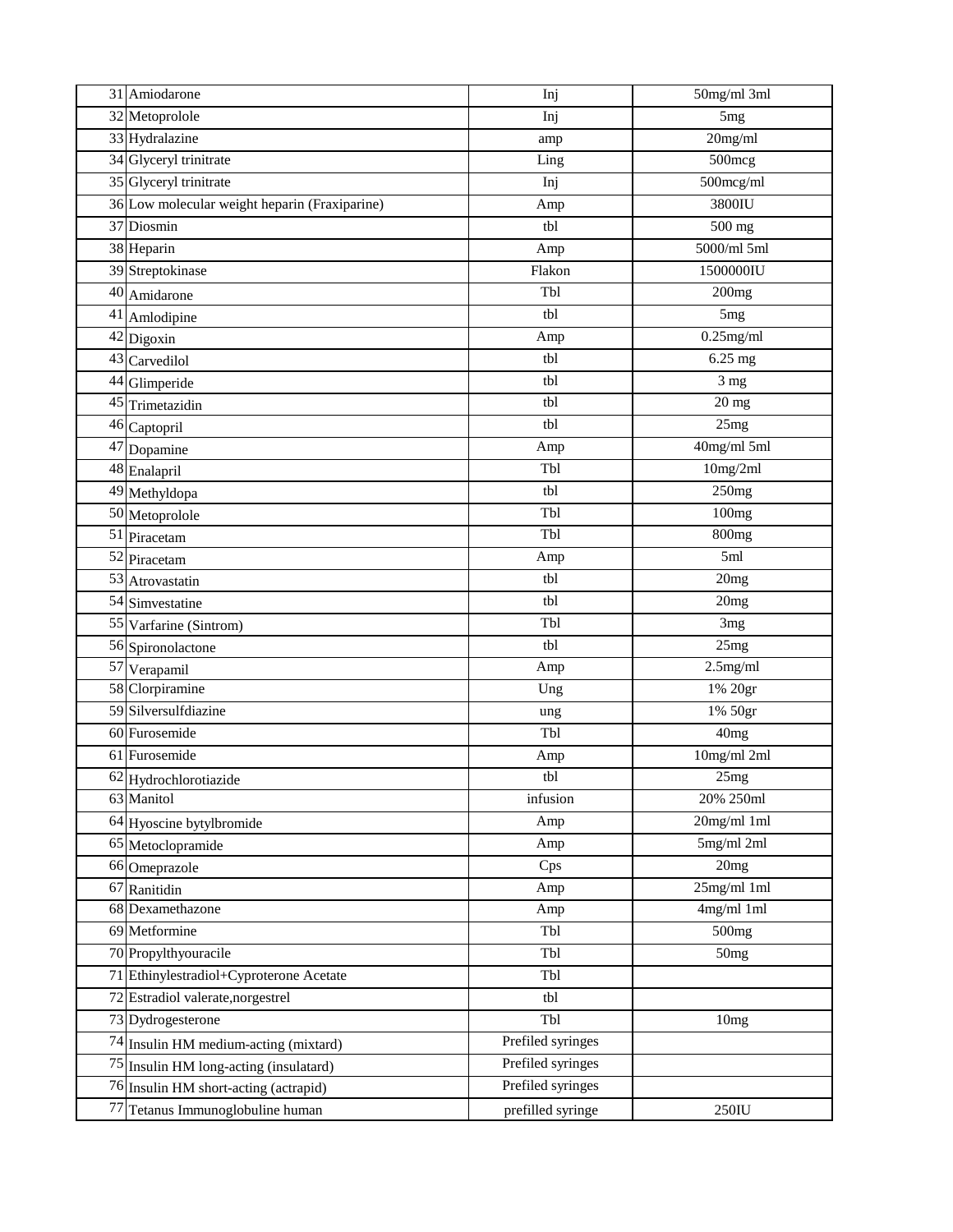| 78 Vaccine Tamiflu                       | Amp         |                   |
|------------------------------------------|-------------|-------------------|
| $\overline{79}$ Vaccine anti tetanicum   | Amp         |                   |
| 80 Vaccine influenza Adult               | Amp         |                   |
| 81 Vaccine hepatitis B Adult             | Amp         |                   |
| 82 Serum anti viperinum                  | Amp         |                   |
| 83 Methylergometrine                     | Amp         | $0.2$ mg/ml       |
| 84 Oxytocin                              | Amp         | $10$ IU/ml $1$ ml |
| 85 Atropin                               | Sol         | 1mg/1ml           |
| 86 Chloramphenicol                       | <b>UNG</b>  | 5gr               |
| 87 Dexamethason+Neomicine                | oft sol 5ml |                   |
| 88 Amitriptyline                         | Tbl         | 50mg              |
| 89 Alprazolam                            | tbl         | 5 <sub>mg</sub>   |
| 90 Biperidine                            | Tbl         | 2mg               |
| 91 Biperdidine                           | Amp         | 1ml               |
| 92 Chlorpromazine                        | Tbl         | 25mg              |
| 93 Diazepam                              | Tbl         | 5 <sub>mg</sub>   |
| 94 Fluoxetine                            | Cps         | 20mg              |
| 95 Risperidon                            | Tbl         | 2mg               |
| 96 Lithium carbonatis                    | Tbl         | 300mg             |
| 97 Lorazepam                             | Inj         | 2mg/ml            |
| 98 Fluphenazine (Moditen depo)           | amp         | 25mg/ml           |
| 99 Etinery B3 B6 B12                     | tbl         |                   |
| 100 Haloperidol                          | tbl         | 5 <sub>mg</sub>   |
| 101 Haloperidol                          | Inj         | 5mg/ml            |
| 102 Haloperidol decanoat                 | Inj         | 100mg/ml          |
| 103 Phenobarbital                        | Tbl         | 100mg             |
| 104 Sodium volproate                     | Tbl         | 200mg             |
| 105 Beclomethazone                       | inhaler     | $250$ mcg/doz $2$ |
| 106 Salbutamol                           | Sol         | 2mg/5mg 100-200ml |
| 107 Aminophylline                        | Amp         | 25mg/ml           |
| 108 Salbutamol                           | Inhaler     | 100mcg/doz201dz   |
| 109 Salbutamol                           | Sol         | 5mg/ml 10ml       |
| 110 Aminoacids                           | infusion    | 500mg             |
| 111 Albuminet                            | infusion    | 20% 50ml          |
| 112 Dextrose                             | infusion    | 5% 100ml          |
| 113 Dextrose                             | infusion    | 5% 500ml          |
| 114 Dextrose                             | Amp         | 10% 500ml         |
| 115 Dextrose                             | Amp         | 50%               |
| 116 Poligelin                            | infusion    | 3.5% 500ml        |
| 117 Kalium Chloride                      | infusion    | 7.4% 20ml         |
| 118 Fat emulsion B30 emulsion i lipideve | infusion    | 20% 500ml         |
| 119 Ringer Solution                      | infusion    | 500ml             |
| 120 Sodium bicarbonate                   | Amp         | 8.4% 20ml-50ml    |
| 121 Magnesium Sulphate                   | amp         | 50% 10ml          |
| 122 Natrium Chloride                     | Infusion    | 0.9% 500ml        |
| 123 Uje per injekcion                    | Amp         | $5ml$             |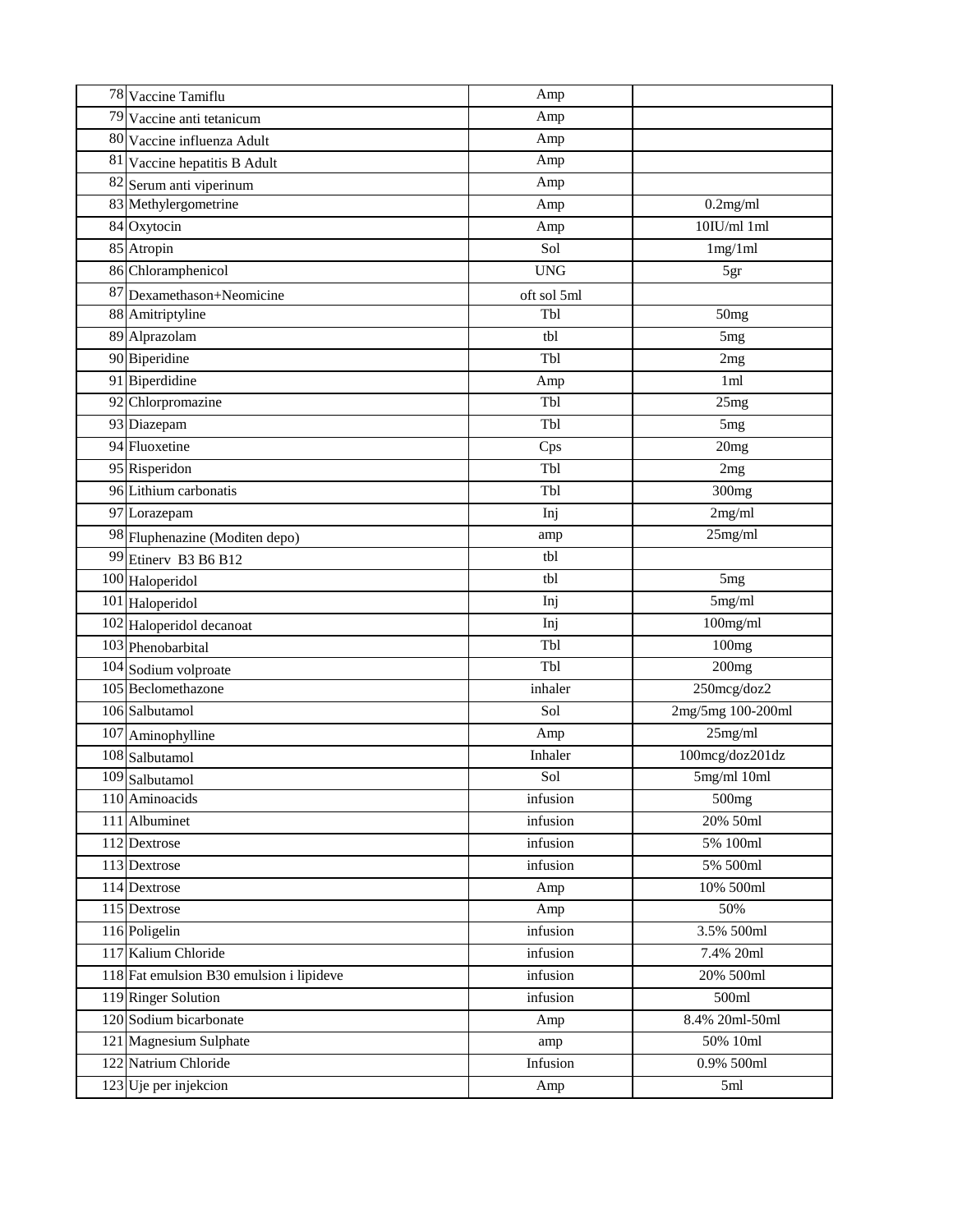| III | <b>MATERIAL SHPENZUES</b>                                  |     |                   |
|-----|------------------------------------------------------------|-----|-------------------|
|     | 1 Oral rehidration                                         | Plv | 28gr              |
|     | <sup>2</sup> Adhesive tape                                 |     | $5cm*5m$          |
|     | 3 Bandage gauze                                            |     | $10cm*4m$         |
|     | 4 Bandage gauze                                            |     | $15cm*4m$         |
|     | <sup>5</sup> Bandage gauze                                 |     | 8cm*4m            |
|     | <sup>6</sup> Elastic bandage                               |     | 15cm*4m           |
|     | <sup>7</sup> Elastic bandage                               |     | 9cm*15m           |
|     | 8 Compress gauze N/st                                      |     | 10cm/10cm         |
|     | <sup>9</sup> Compress gauze st                             |     | 45cm*45cm         |
|     | $10$ Cotton wool                                           |     | 100 <sub>gr</sub> |
|     | <sup>11</sup> Film per XR, stomatologji                    |     |                   |
|     | 12 Face mask                                               |     |                   |
|     | 13 Film for XR                                             |     | 18*24             |
|     | $14$ Film for XR                                           |     | 24*30             |
|     | 15 Film for XR                                             |     | 30*40             |
|     | 16 Film for XR                                             |     | 31*41             |
|     | 17 Film for XR                                             |     | 35*35             |
|     | 18 Film for XR                                             |     | 20*40             |
|     | 19 Film for XR                                             |     | 15*40             |
|     | 20 Film for XR                                             |     | 35*43             |
|     | 21 Develop for automatic development                       |     | $2*20L$           |
|     | $22$ Fixir                                                 |     | $2*20L$           |
|     | 23 Gauze non-steril                                        |     | 80cmx100m         |
|     | 24 Gauze parafine st                                       |     | 10cmx10cm         |
|     | $25$ Gauze vaseline + tripticum vulgaris + phenoxi ethanol |     | 10cmx10cm         |
|     | 26 Gloves N/St                                             |     | $\mathbf{M}$      |
|     | 27 Gloves N/St                                             |     | L                 |
|     | 28 Gloves St                                               |     | 7                 |
|     | $29$ Gloves St                                             |     | 8                 |
|     | 30 Hazardous containers - plastic                          |     | 2L-E 10/IC.2      |
|     | $\overline{31}$ I.V. Canula                                |     | 18G 2.1*70mm      |
|     | 32 I.V. Canula                                             |     | 20G 1.1*32mm      |
|     | 33 I.V. Canula                                             |     | 22G 0.8*25mm      |
|     | 34 Infusion givin set                                      |     |                   |
|     | 35 Jelly for ultrasound                                    |     | 1L 110mmx20m      |
|     | 36 Needles luer                                            |     | 18G 1.3*45mm      |
|     | 37 Needles luer                                            |     | 21G 0.8*38/40     |
|     | 38 Needles luer                                            |     | 23G 0.6*25/30     |
|     | 39 Paper for ECG                                           |     | diff.site 50x30   |
|     | 40 Paper roll for Ultrasony                                |     |                   |
|     | 41 Plastic waste bags                                      |     | 35L 59cm          |
|     | 42 Plastic waste bags                                      |     | 25L 59cm          |
|     | 43 Pragnancy test strip                                    |     |                   |
|     | 44 Sclap vein                                              |     | 21G 80*19mm       |
|     | 45 Surgical tape                                           |     | 10cmx10m          |
|     | 46 Surgical tape                                           |     | 15cmx10m          |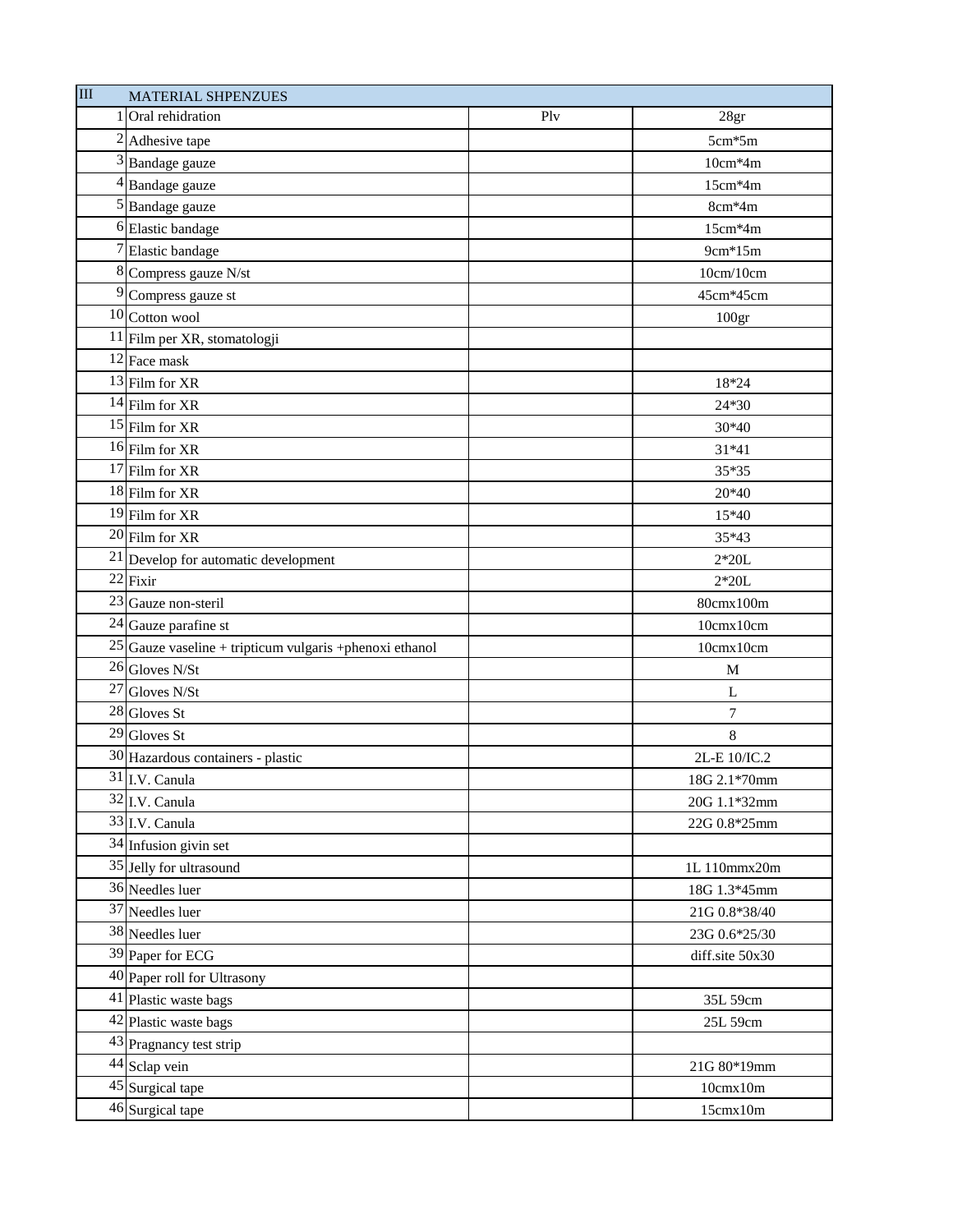| 47 Sutures absorb poliglycolic acid                  |       | <b>USP 2/0</b>   |
|------------------------------------------------------|-------|------------------|
| 48 Sutures absorb poliglycolic acid                  |       | <b>USP 3/0</b>   |
| 49 Sutures absorb poliglycolic acid                  |       | <b>USP 4/0</b>   |
| 50 Sutures non absorb                                |       | USP <sub>0</sub> |
| 51 Sutures non absorb                                |       | USP <sub>1</sub> |
| 52 Sutures non absorb                                |       | <b>USP 2/0</b>   |
| 53 Sutures non absorb                                |       | <b>USP 3/0</b>   |
| 54 Sutures non absorb                                |       | <b>USP 4/0</b>   |
| 55 Syringe disp. Luer                                |       | 2ml              |
| 56 Syringe disp. Luer                                |       | 5ml              |
| 57 Syringe disp. Luer                                |       | 10 <sub>ml</sub> |
| 58 Syringe disp. Luer                                |       | 20ml             |
| 59 Tongue depresore                                  |       | wooden 18mm      |
| 60 Urinary cathether 16                              | set   |                  |
| 61 Urinary cathether 18                              | set   |                  |
| 62 Urinary cathether 20                              | set   |                  |
| 63 Urine collection bag                              | piece | 2L               |
| 64 Fashe gipsi                                       | piece | 15 cm x2.75m     |
| 65 Leter/rollne nje perdorim per shtrat te pacientit | piece |                  |
| 66 Leter /rollne per tharjen e duarve                | piece |                  |
| 67 Dezinfektues                                      | liter |                  |

| IV | PREPARATE STOMATOLOGJIKE                         |            |      |
|----|--------------------------------------------------|------------|------|
|    | Mikromotor                                       | Instrument | Cope |
|    | 2 Turbine                                        | Instrument | Cope |
|    | 3 Kunderkend                                     | Instrument | Cope |
|    | 4 Pejsament                                      | Instrument | Cope |
|    | 5 Kavitron                                       | Instrument | Cope |
|    | 6 Tasne metalike                                 | Instrument | Cope |
|    | 7 Pasqyre stomatologjike me mbajtese             | Instrument | Cope |
|    | 8 Pinceta stomatologjike                         | Instrument | Cope |
|    | 9 Pincete e drejte                               | Instrument | Cope |
|    | 10 Sonde stomatologjike                          | Instrument | Cope |
|    | 11 Instrument plastike (gjashte)                 | Instrument | Cope |
|    | 12 Shtypes per modelim bllombave                 | Instrument | Cope |
|    | 13 Mbajtes dhe shtypes amallgami                 | Instrument | Cope |
|    | 14 Krete alveolare                               | Instrument | Cope |
|    | 15 Shpatull metalike per perzirje te cementit    | Instrument | Cope |
|    | 16 Ekskavator                                    | Instrument | Cope |
|    | 17 Lloz i Bajnit i drejte                        | Instrument | Cope |
|    | 18 Lloz i Krierit i djathte dhe i majte          | Instrument | Set  |
|    | 19 Apeks elevator i djathte dhe i majte          | Instrument | Set  |
|    | 20 Lloz i Barit i djathte dhe I majte            | Instrument | Set  |
|    | 21 Dara per inciziv te siperm                    | Instrument | Cope |
|    | 22 Dara per paramolar te siperm                  | Instrument | Cope |
|    | 23 Dara per molar siperm te djathte dhe te majte | Instrument | Set  |
|    | 24 Dara per molar te III te siperm               | Instrument | Cope |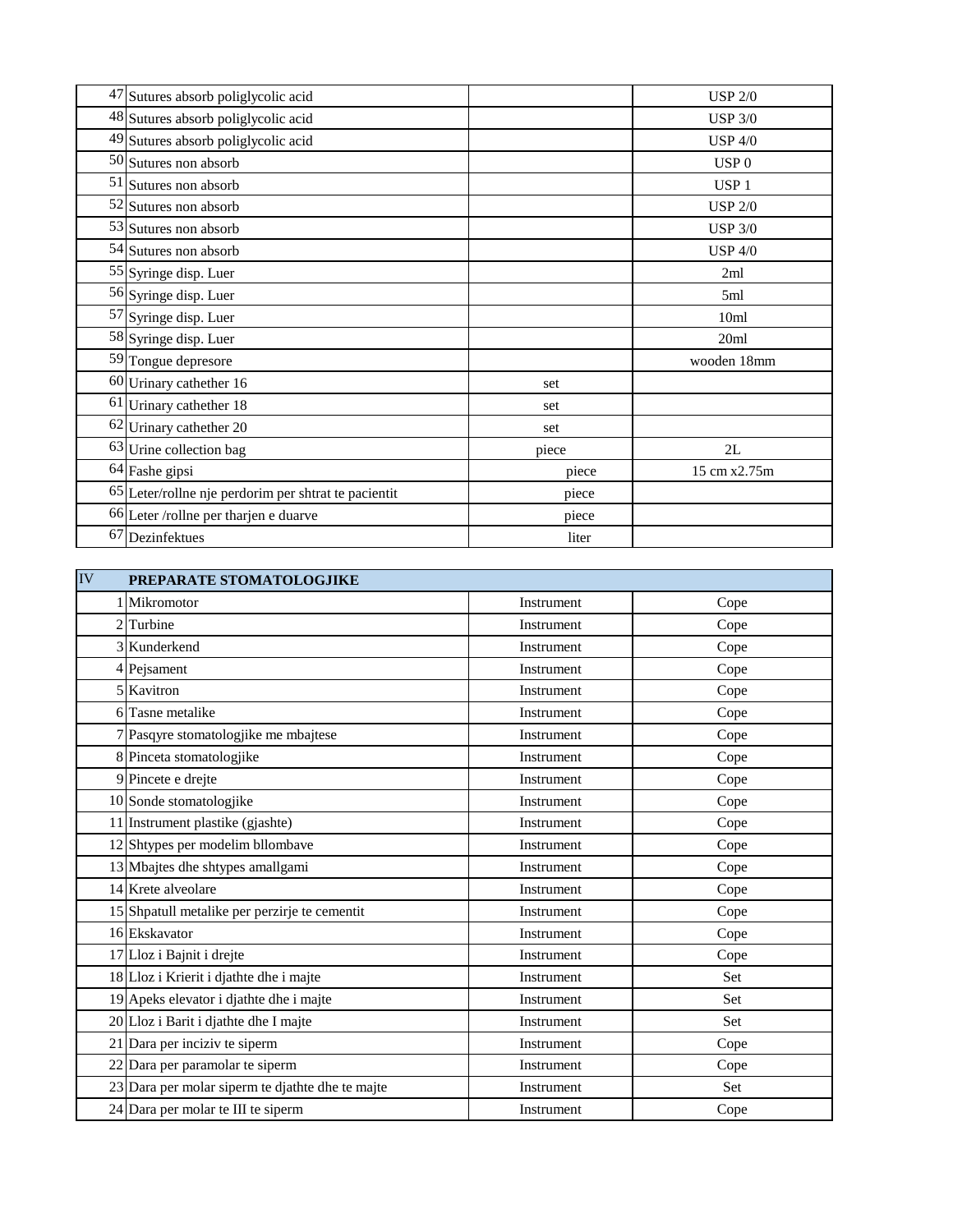| 25 Bajonet Dara                                       | Instrument | Cope         |
|-------------------------------------------------------|------------|--------------|
| 26 Dara per inciziv te poshtem                        | Instrument | Cope         |
| 27 Dara per paramolar te poshtem                      | Instrument | Cope         |
| 28 Dara per molar te poshtem                          | Instrument | Cope         |
| 29 Dara trizmus                                       | Instrument | Cope         |
| 30 Pean                                               | Instrument | Cope         |
| 31 Freze e rrumbullaket diamant                       | Instrument | Cope         |
| 32 Freze cilindrike diamant                           | Instrument | Cope         |
| 33 Freze fisurale diamant                             | Instrument | Cope         |
| 34 Freze e rrumbullaket celiku 16                     | Instrument | Cope         |
| 35 Freze e rrumbullaket celiku 18                     | Instrument | Cope         |
| 36 Freze e rrumbullaket celiku 21                     | Instrument | Cope         |
| 37 Goma poliruese                                     | Instrument | Cope         |
| 38 Gurzi polirues                                     | Instrument | Cope         |
| 39 Brusha poliruese                                   | Instrument | Cope         |
| 40 Meba portmatrice (mbajtese matrices cirkulare)     | Instrument | Cope         |
| 41 Trake matrice cirkulare                            | Instrument | Cope         |
| 42 Ivory portmatrice(mbajtese e matrices)             | Instrument | Cope         |
| 43 Matrice ivory 15                                   | Instrument | Set          |
| 44 Nerv ekstripator 15-40                             | Instrument | Set\6 cope   |
| 45 Kerr zgjerues te kanaleve 15-40                    | Instrument | Set\6 cope   |
| 46 Kunja pulpar                                       | Instrument | Set\25 cope  |
| 47 Kunja parapulpar                                   | Instrument | Set\25 cope  |
| 48 Lentule                                            | Instrument | Set\6 cope   |
| 49 Pllaka e Petrit                                    | Paisje     | Cope         |
| 50 Endobox metalike                                   | Paisje     | Cope         |
| 51 Pllaka e qelqit                                    | Paisje     | Cope         |
| 52 Llampe me gaze                                     | Paisje     | Cope         |
| 53 Debosh metalike per gaza sterile                   | Paisje     | Cope         |
| 54 Kuti per vendosjen e vaterollnave                  | Paisje     | Cope         |
| 55 Kuti per vendosjen e vates(pambukut)               | Paisje     | Cope         |
| 56 Kuti per vendosjen e frezave                       | Paisje     | Cope         |
| 57 Kuti per vendosjen e Antishoke terapise            | Paisje     | Cope         |
| 58 Respirator manual                                  | Paisje     | Cope         |
| 59 Luge per marrjen e mases per maksill dhe mandibull | Paisje     | Set          |
| 60 Gjilpera 0.6mm                                     | Instrument | Set          |
| 61 Gjilpera 0.45                                      | Instrument | Set          |
| 62 Gjilpera te Millerit                               | Instrument | Set\10 cope  |
| 63 Brusha metalike per pastrimin e instrumenteve      | Instrument | Cope         |
| 64 Ekardues plastic I gojes                           | Instrument | Cope         |
| 65 Optradam                                           | Instrument | Cope         |
| 66 Vaterollna                                         | Vate rolle | kg           |
| 67 Kompresa                                           |            | set\125cope  |
| 68 Aspiratore te peshtymes                            |            | set\100 cope |
| 69 Peri subgingival                                   |            | Cope         |
| 70 Brusha te vogla per bond                           |            | Set\100 cope |
| 71 Traka polisteri abrasive per polerim               |            | Set          |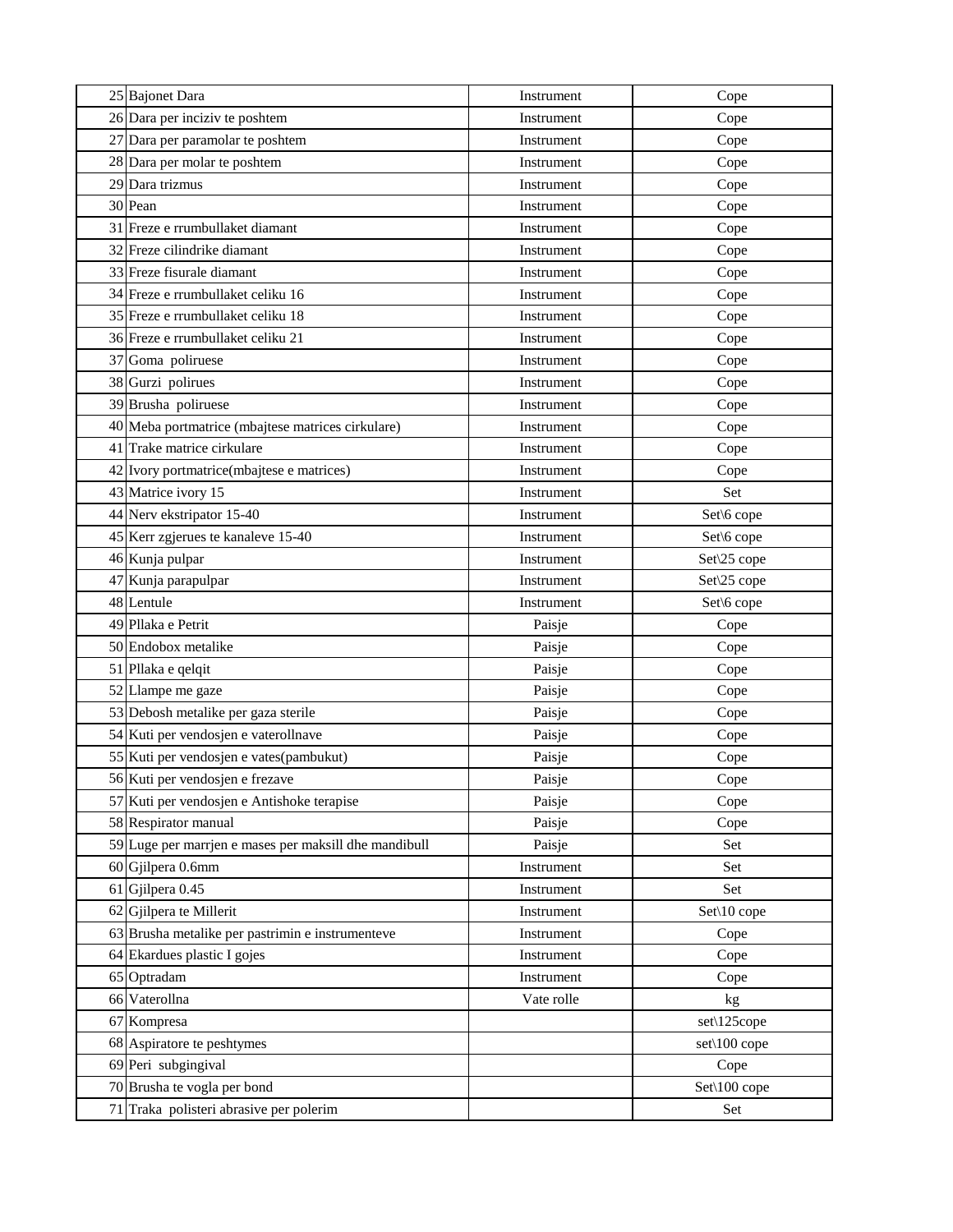|    | 72 Traka Celuloide interdentale                             |             | Set              |
|----|-------------------------------------------------------------|-------------|------------------|
|    | 73 Leter artikuluese e kalter dhe kuqe                      |             | Set\12 cope      |
|    | 74 Bllomba komposit tetrik                                  | Tube        | Cope             |
|    | 75 Amallgam bllomb                                          | Tube        | Cope             |
|    | 76 Komposit flow                                            | Tube        | Cope             |
|    | 77 Helio Bond                                               | Tub         | Cope\5 ml        |
|    | 78 Glassionomer liner                                       | Tub         | Cope             |
|    | 79 Glasionomer cement                                       | Pluhur+Leng | Set              |
|    | 80 Polikarboksilat cement                                   | Pluhur+Leng | Set              |
| 81 | Kalcium murokside per mousnje te perkonsnine te<br>kanaleye | Tub         | Cope             |
|    | 82 Kalcium hidrokside liner light curing                    | Tub         | Cope             |
|    | 83 Klorheksidine 0.2%                                       | Shishe\leng | Cope             |
|    | 84 Mbushje definitive e kanaleve                            | Pluhur+Leng | Set              |
|    | 85 Gutaperka points 15-40                                   |             | Set\200 cope     |
|    | 86 Paper points                                             |             | Set\200 cope     |
|    | 87 Lidocain                                                 | Spray       | 10%\50ml         |
|    | 88 Lidocain +Adrenaline                                     | Ampulle     | 2 <sub>ml</sub>  |
|    | 89 Acid Fosforike                                           | Tub\gell    | 37%              |
|    | 90 Fluoride varnish                                         | Amp.        |                  |
|    | 91 Paste devitalizuese                                      | Tub\paste   | 3g               |
|    | 92 Jodoform                                                 | Pluhur      | 20 g             |
|    | 93 Zink oxide eugenol cement                                | Pluhur+Leng | 35 g             |
|    | 94 Pllombe e perkohshme Kavite                              | Paste       |                  |
|    | 95 Paste poliruese                                          | Paste       | 160 g            |
|    | 96 Solucio chlumbski                                        | Leng        | 10 <sub>ml</sub> |
|    | 97 Paste mumifikuese                                        | paste       |                  |
|    | 98 Alveozhyl                                                | paste       | $12\ {\rm g}$    |
|    | 99 Hemostatik fizik                                         |             |                  |
|    | 100 Vaj lubrifikues per turbine                             | sprei       | 400 ml           |
|    | 101 Dc universal spray                                      | spary       |                  |
|    | 102 Dental central desinficines                             |             |                  |
|    | 103 Ice compress                                            | gel         | Cope             |
|    | 104 Orman per instrumente dhe material                      | Inventar    | Cope             |
|    | 105 Tavoline levizese per instrumente dhe material          | inventar    | Cope             |
|    | 106 Kompresori per karrige stomatologjike                   | Aparature   | Cope             |
|    | 107 Amalgamatori                                            | Aparature   | Cope             |
|    | 108 Heliomati                                               | Aparature   | Cope             |
|    | 109 Sterilizatori me ajer te thate                          | Aparature   | Cope             |
|    | 110 Sterilizatori me avull                                  | Aparature   | Cope             |
|    | 111 Akrillat autopolimerizues                               |             | Set 500+250 ml   |
|    | 112 Alginat per marrjen e mases                             | Pluhur      | 450 g            |
|    | 113 Silicon C per marrien e mases me viskozitet te larte    | paste       | 140 <sub>g</sub> |
|    | 114 Silicon c per marrjen me viskozitet te ulet             | paste       | 900 g            |
|    | 115 Aktivator                                               | Paste       |                  |
|    | 116 Sonda paradontologjike                                  | piece       |                  |
|    | 117 Shpatulla plastike per perzierje                        | piece       |                  |
|    | 118 Kova e gomes                                            | piece       |                  |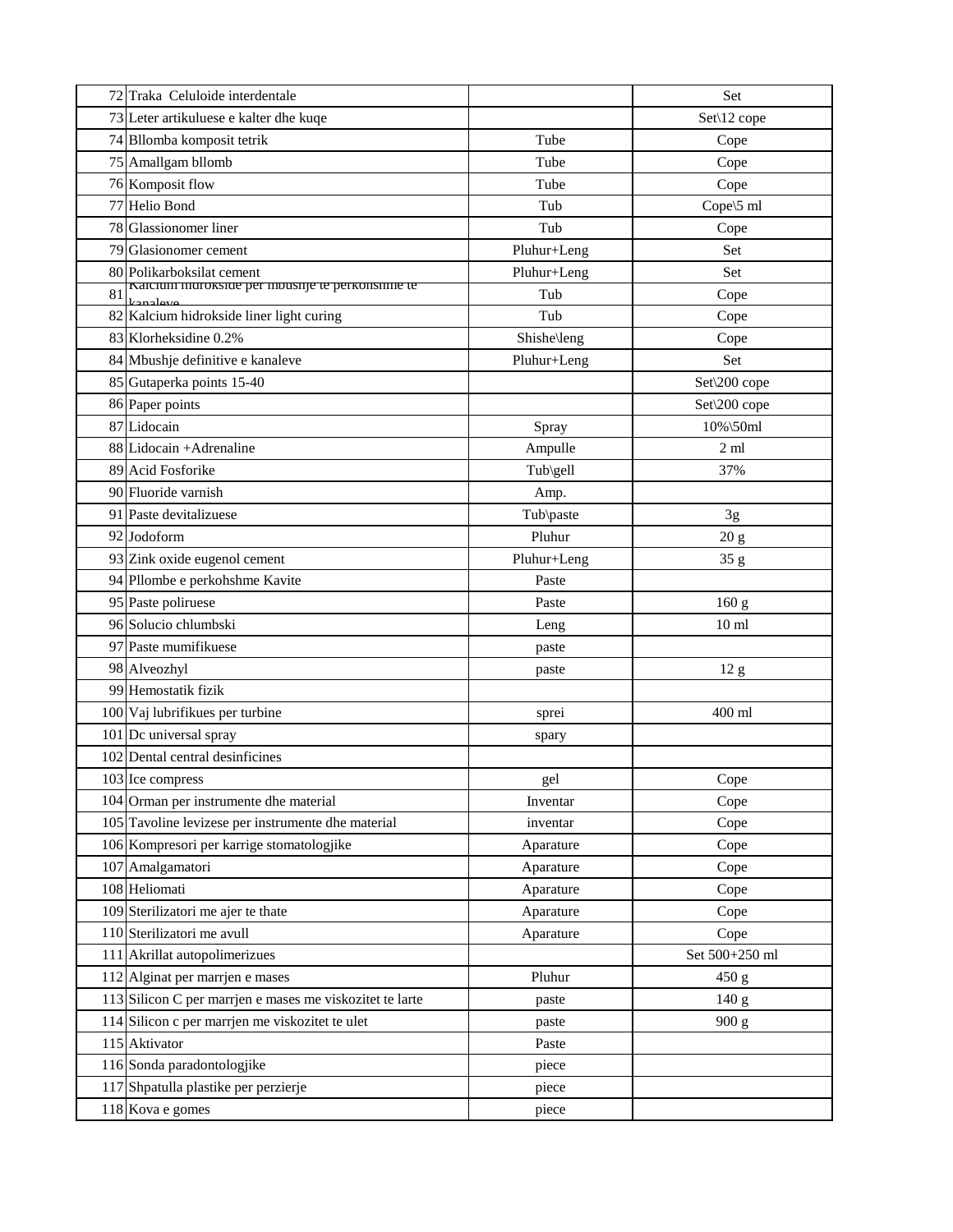| 119 Lopateza per perzierje             | piece |  |
|----------------------------------------|-------|--|
| 120 Pllakeza e qelqit                  | piece |  |
| 121 Mbajtes te gjilperes kanalikulare  | piece |  |
| 122 Enet per instrumente te papasterta | piece |  |

| $\overline{\mathsf{V}}$<br>PAJISJE BAZIKE DHE SPECIFIKE |                                              |       |                |
|---------------------------------------------------------|----------------------------------------------|-------|----------------|
|                                                         | 1 Aspirator - manual                         | piece | standard       |
|                                                         | 2 Dressing box - Standard                    | piece | standard       |
|                                                         | 3 ECG machine with 5 chanals                 | piece | standard       |
| $\overline{4}$                                          | Examination bed (Otoman)                     | piece | 5cm, 1.95 - 2m |
|                                                         | 5 Glicometer                                 | piece | standard       |
|                                                         | 6 Glicometer strips                          | box   | standard       |
|                                                         | Mates gjatesise                              | piece | adult/standard |
|                                                         | 8 Paravan                                    | piece | 2-pjesësh      |
|                                                         | 9 Inhalator                                  | piece | two masks      |
|                                                         | 10 Cekani për reflekse                       | piece | adult/standard |
|                                                         | 11 Ophtalmoscope                             | piece | standard       |
|                                                         | 12 Pean                                      | Piece | standard       |
|                                                         | 13 Scissor                                   | Piece | standard       |
|                                                         | $14$ Pncs                                    | piece | standard       |
|                                                         | 15 Othoscope                                 | piece | standard       |
|                                                         | 16 Oxygen manometer                          | piece | standard       |
|                                                         | 17 Oxygen mask                               | piece | pieces/adult   |
|                                                         | 18 Oxygen tank                               | piece | 2 litres       |
|                                                         | $19$ Oxygen tank                             | piece | 5 litres       |
|                                                         | 20 Llampe e vogel dore me bateri/lapes drite | piece | standard       |
|                                                         | 21 Peshore                                   | piece | digital type   |
|                                                         | 22 Mates te shtypjes se gjakut               | piece | adult/standard |
|                                                         | 23 Mbajtes infuzoni                          | piece | standard       |
|                                                         | 24 Stetoskopi                                | piece | standard       |
|                                                         | 25 Sterilizatori                             | piece | 18 litres      |
|                                                         | 26 Lesë (nylon, pack able, standard size)    | piece | standard       |
|                                                         | 27 Termometer                                | piece | axilar/classic |
|                                                         | 28 Volumatic device for inhalers             | piece | plastic        |
|                                                         | 29 Skalper                                   | piece | standard       |
|                                                         | 30 Karrocë invalidore                        | piece | standard       |
|                                                         | 31 Pulsoksimeter                             | piece | standard       |
|                                                         | 32 Enë veshkore metalike                     | piece | standard       |
|                                                         | 33 Enë metalike me kapak                     | piece | standard       |
|                                                         | 34 Negatoskop                                | piece |                |
|                                                         | 35 Defibrilator                              | piece |                |
|                                                         | 36 Peakflowmeter                             | piece |                |
|                                                         | 37 Pasqyre e ballit                          | piece |                |
|                                                         | 38 Tabela per kontrollin e shiqimit          | piece |                |
|                                                         | 39 Hapesin e gojes                           | piece |                |
|                                                         | 40 Dritë tavoline                            | piece |                |
|                                                         | 41 Cante e mjekut                            | piece |                |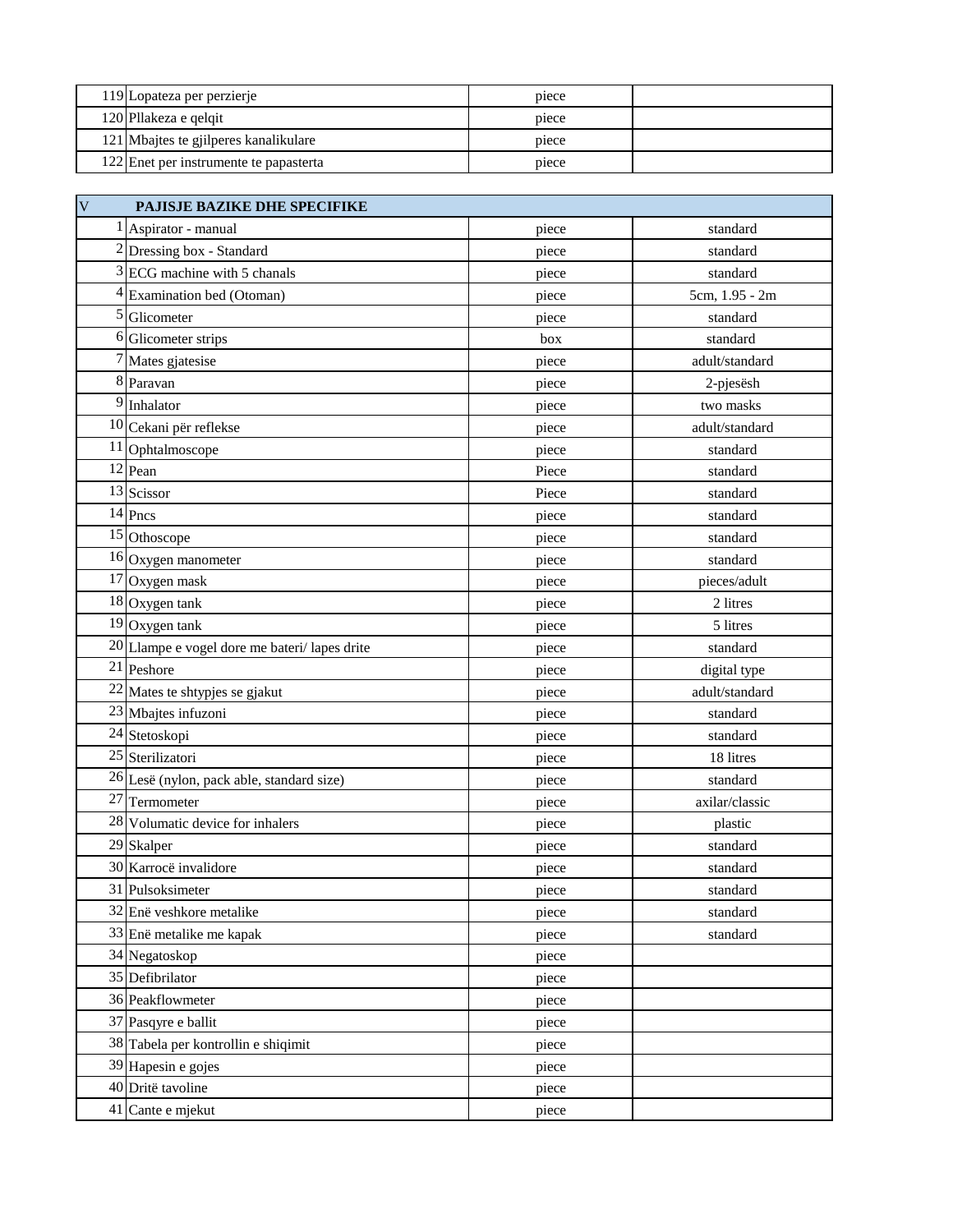| 42 Laringoskop                                                   | piece |          |
|------------------------------------------------------------------|-------|----------|
| 43 Spekulumi per zgavrat e hundes                                | piece |          |
| 44 Shiringen apo aparatin per shperlarjen e vesheve              | piece |          |
| 45 Fetoskopi                                                     | piece |          |
| 46 Mjete per mobilizim te perkohshem                             | piece |          |
| 47 Mansheta dimensionesh te ndryshme per matje TA                | piece |          |
| 48 Kompletin e tubusave per intubim tek femijet                  | piece |          |
| 49 Llamba baktericide UV                                         | piece |          |
| 50 Stetoskopi I pershtatshem per femije                          | piece |          |
| 51 Kompleti per otorinoskopi (mitur)                             | piece |          |
| 52 Kompleti per oftalmoskopi (mitur)                             | piece |          |
| 53 Peshorja klasike dhe me govate permatjen e foshnjes           | piece |          |
| 54 Irigatori                                                     | piece |          |
| 55 Pelvimetri                                                    | piece |          |
| 56 Pajisja per marrjen e strishove vagjinale dhe cervikale       | piece |          |
| 57 Pajisja per marrjen e PAP-testit dhe percaktimi i shkalles se | piece |          |
| 58 pajisje per fiksim dhe dergim ne citologji                    | piece |          |
| 59 Spekulumet vaginale te ndryshme                               | piece |          |
| 60 Danat per cervix dhe uterus                                   | piece |          |
| 61 Monitori per parametra                                        | piece |          |
| 62 Kapese per ndalje te gjakut                                   | piece |          |
| 63 Thjerrëz zmadhuese (Llupë)                                    | piece | standard |
| 64 Lidhëse Esmarch-ut                                            | piece | standard |
| 65 Gërshërë me maje                                              | piece | standard |
| 66 Ambu maska                                                    | piece | standard |

| VI | Pajisje shtese , UA 03/2007, UA 05/2014, UA 09/2014 DSHB, |       |  |  |
|----|-----------------------------------------------------------|-------|--|--|
|    | Pajisje per punksionin e fshikes urinare (Cistofix)       | piece |  |  |
|    | $2$ Cistoskop (pa monitor)                                | piece |  |  |
|    | 3 Piruni Akustik                                          | piece |  |  |
|    | 4 Mbajtesin e gjuhes                                      | piece |  |  |
|    | 5 Testin per dallimin e ngjyrave                          | piece |  |  |
|    | 6 Aparat per matjen e dioptrise                           | piece |  |  |
|    | 7 Ramin provues dhe set xhamash                           | piece |  |  |
|    | 8 Shpallt llampen (Biomikroskop)                          | piece |  |  |
|    | 9 Spirometrin                                             | piece |  |  |
|    | 10 Dinamometri                                            | piece |  |  |
|    | 11 Libela                                                 | piece |  |  |
|    | 12 Lavjerresi                                             | piece |  |  |
|    | 13 Syze per radiologji                                    | pale  |  |  |
|    | 14 Doreza per radiologji                                  | pale  |  |  |
|    | 15 Pajisje per punksion torakal dhe drenazh               | piece |  |  |
|    | 16 Termocauter                                            | piece |  |  |

| <b>VII</b> | PREPARATE LABORATORIKE |       |                   |
|------------|------------------------|-------|-------------------|
|            | Bacto test tube        | piece | $16 \times 16$ cm |
|            | 2 Blood controle       | piece | sol 5ml           |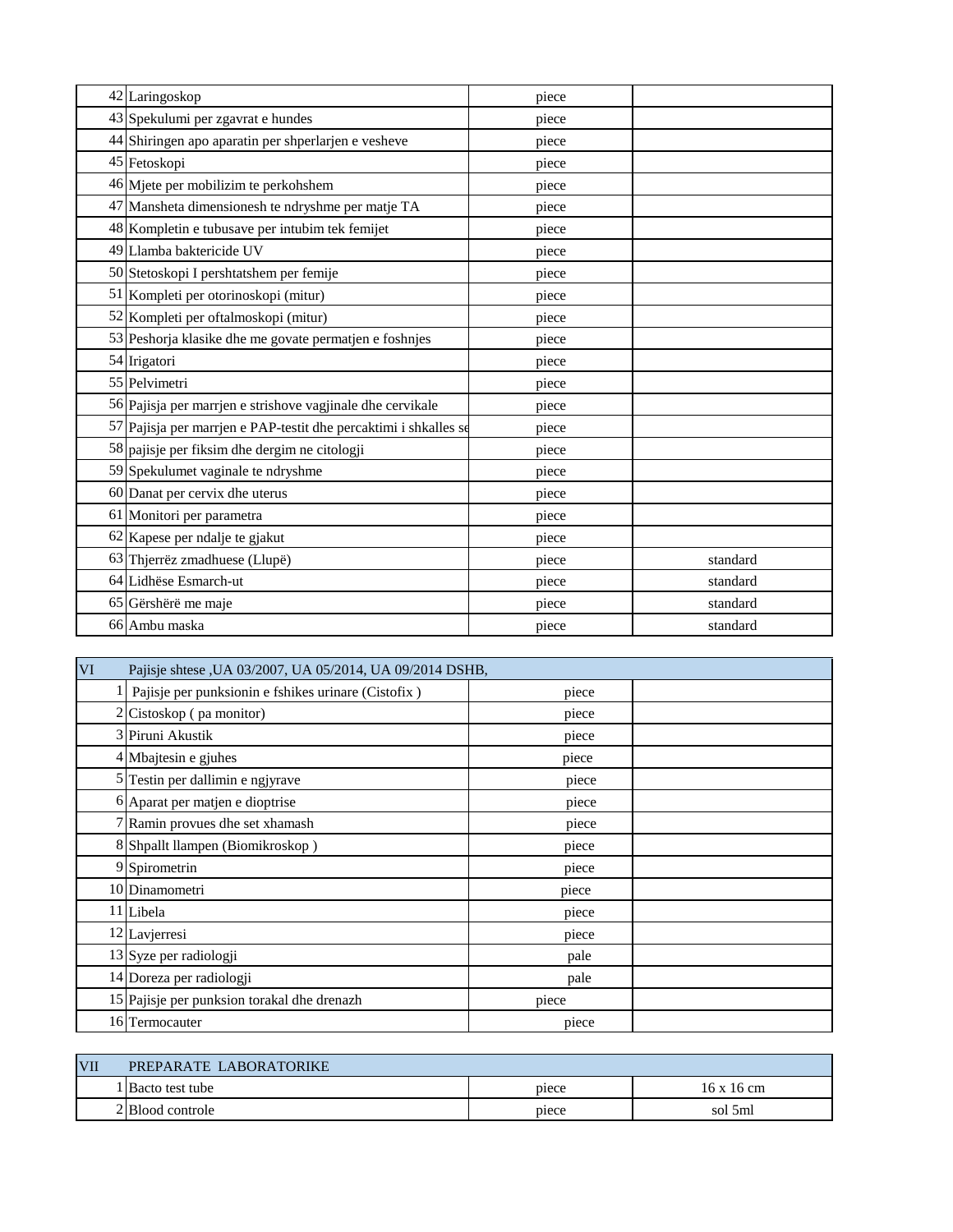| 3 Cleaning sol Muothic 18              | liter | sol 11                        |
|----------------------------------------|-------|-------------------------------|
| 4 Diluent sol Myothic 18               | piece | sol 201                       |
| 5 Invasive sterile (Europtube) swab    | piece | Standard                      |
| 6 Lancet                               | box   | 1/200                         |
| 7 Lytic sol Myothic 18                 | liter | sol 11                        |
| 8 Monoveta for blood (blu)             | piece | Lit. Eparine, 10 ml           |
| 9 Monoveta for blood (green)           | piece | K3, EDTA, 2.5 ml              |
| 10 Monovete GK 150 per hematologji     | box   | 50 pcs/box                    |
| 11 Primavete (EDTA)                    | piece | 4 ml                          |
| 12 Primavete (Na Citrate)              | piece | $0.35$ ml                     |
| 13 Rapid test for Hepatitis B          | piece | rapid                         |
| 14 Rapid test for Hepatitis C          | piece | rapid                         |
| 15 Rapid test for HIV                  | piece | rapid                         |
| 16 Sediplast for erytrocite            | piece | Sedim. Rate                   |
| 17 Serum Control                       | piece | sol 5ml                       |
| 18 Tipsa                               | piece | 10-200 microlitres            |
| 19 Tipsa                               | piece | 200-1000 microlitres          |
| 20 Test strips for urine, Combur IX    | box   | 1/100                         |
| 21 Urinary rapid test for canabis,     | piece | Test                          |
| 22 Urinary rapid test for cocaine      | piece | Test                          |
| 23 Urinary rapid test for heroine      | piece | Test                          |
| 24 Urine glasses                       | piece | 140ml                         |
| 25 Vacuete 4 ml sterile                | piece | Calg Sodium Citr. 3.8%        |
| 26 Extra Result Cards 12/Pkg           | piece | Classic                       |
| 27 Thermal Paper Roll w/adhesive back  | piece | express                       |
| 28 Plug Lighter adapter                | piece | express                       |
| 29 Mini Pipette 100 mikroliter piccolo | piece | express                       |
| 30 Tip ,Disposable ,rack of 96         | piece | express                       |
| 31 DOA urinary rapid test multi        | Kit   | $1x25$ test                   |
| 32 Cardiac D-Dimer                     | box   | 10 pcs/box                    |
| 33 Cardiac M                           | box   | 20 pcs/box                    |
| 34 Cardiac pippetes 150 mikroliter     | box   | 20 pcs/box                    |
| 35 Cardiac pro BNP                     | box   | 10 pcs/box                    |
| 36 Cardiak T                           | box   | 10 pcs/box                    |
| 37 Feces container                     | box   | 100 pcs/box                   |
| 38 Gjilpera per uriveta                | piece | SG                            |
| 39 Sputume container                   | box   | 100 pcs/box                   |
| 40 Urivetta                            | piece | $7.5$ ml                      |
| 41 Vortex mixer                        | piece | for mixing tube               |
| 42 DOA Multi -Divice                   | Kit   | $1x10$ test                   |
| 43 H.pylory rapid test                 | Kit   | $1x30$ test                   |
| 44 Albumin T Urine application         |       |                               |
| 45 Albumine BCG                        | box   | $(4 \times 100 \text{ test})$ |
| 46 ALP                                 | box   | $(4 \times 50 \text{ test})$  |
| 47 Alanine Aminotransferase/ALT/GPT    | box   | (4x100)                       |
| 48 Ammonia                             |       |                               |
| 49 Amylase liquid                      | box   | (4x100)                       |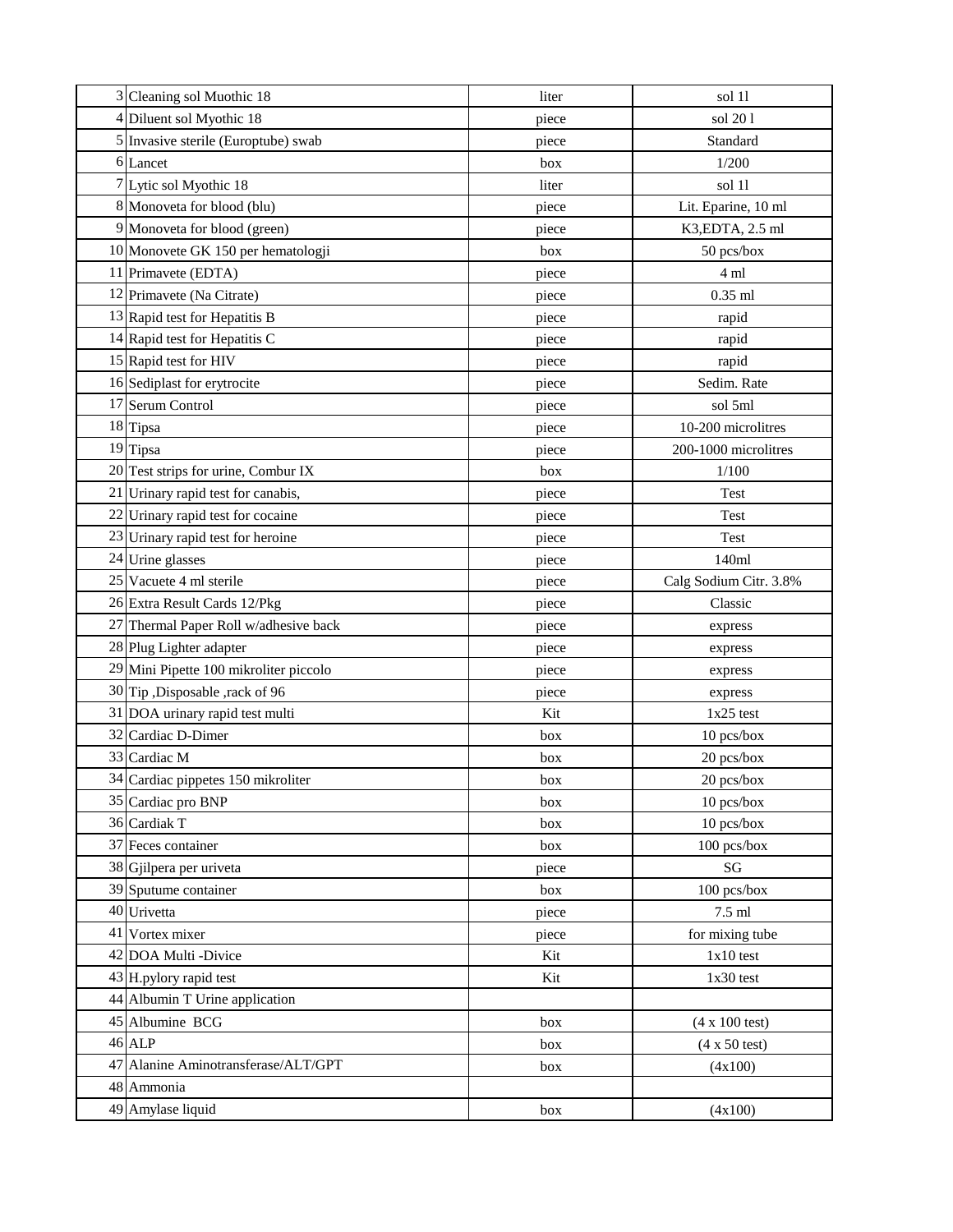| 50 a-Amylase Pancrease                       | box | (4x100)                     |
|----------------------------------------------|-----|-----------------------------|
| 51 Asparat Aminotransferase/AST/GOT          | box | (4x100)                     |
| 52 Bicarbonate liquid                        | box | $(2 \times 100)$            |
| 53 Bilirubin Direct                          | box | $(2 \times 50)$             |
| 54 Bilirubin Total Special                   | box | (4x100)                     |
| 55 Calcium                                   | box | (4x100)                     |
| 56 Cholesterol                               | box | (4x100)                     |
| 57 Creatinine Kinase MB                      | box | (4x100)                     |
| 58 Creatinine Kinase                         | box | (4x100)                     |
| 59 Creatinine Jaffé (comp.)                  | box | (4x100)                     |
| 60 Creatinine Plus                           | box | (4x100)                     |
| 61 CRP Latex                                 | box | (4x100)                     |
| 62 hsCRP                                     | box | (2 x 50)                    |
| 63 D-Dimer Gen.2                             | box | (4x50)                      |
| 64 Glucose HK                                | box | $(4 \times 100)$            |
| 65 g-Glutamyltransf. /GGT                    | box | (2 x 100)                   |
| 66 HBA1c                                     | box | (2 x 100)                   |
| 67 HDL-Cholesterol                           | box | (2 x 50)                    |
| 68 Iron                                      |     |                             |
| 69 Lactate                                   |     |                             |
| 70 LDH                                       | box | (2x50)                      |
| 71 LDL-Cholesterol                           | box | (2x50)                      |
| 72 Lipase                                    |     |                             |
| 73 Magnesium                                 |     |                             |
| 74 Phosphorus inorg.                         | box | (2 x 50)                    |
| 75 Total Protein                             | box | (4x100)                     |
| 76 Triglycerides                             | box | (4x 50)                     |
| 77 UREA                                      | box | (4x100)                     |
| 78 Uric Acid                                 | box | (4x100)                     |
| 79 Glucose Hemolyzing Reagnt Gen 2           |     |                             |
| 80 NaCl Diluent 9%                           | box | (4x12ml)                    |
| 81 Pyridoxal Phosphate                       | box | 4x200 tests                 |
| 82 HbA1c Hemolyzing reagent Gen 2            |     |                             |
| 83 HbA1c Hemolyzing reagent                  | box | $100$ ml                    |
| 84 Calibrator f.a.s.,                        | box | 12 x 3 ml                   |
| 85 Calibrator f.a.s. CK-MB,                  | box | 3x1ml                       |
| 86 Calibrator f.a.s. Protein,                | box | $5x1$ ml                    |
| 87 Serum Protein T- standard                 | box | 5x 0,5 ml                   |
| 88 Calibrator f.a.s. Protein for U/CSF (PUC) |     |                             |
| 89 Calibrator f.a.s. Lipids                  | box | 3x1ml                       |
| 90 Calibrator f.a.s. HbA1c,                  | box | 3 x 2 ml                    |
| 91 Calibrator Amm./Ethanol/ CO2              | box | 2x4ml                       |
| 92 D-Dimer Cal Gen2 Set                      | box | $(6 \times 0.5 \text{ ml})$ |
| 93 Precinorm U,                              | box | $4 \times 5$ ml             |
| 94 Precinorm U,                              | box | $20$ x 5 ml $\,$            |
| 95 Precinorm U Plus                          | box | $10x3$ ml                   |
| 96 Precipath U,                              | box | 4 x 5 ml                    |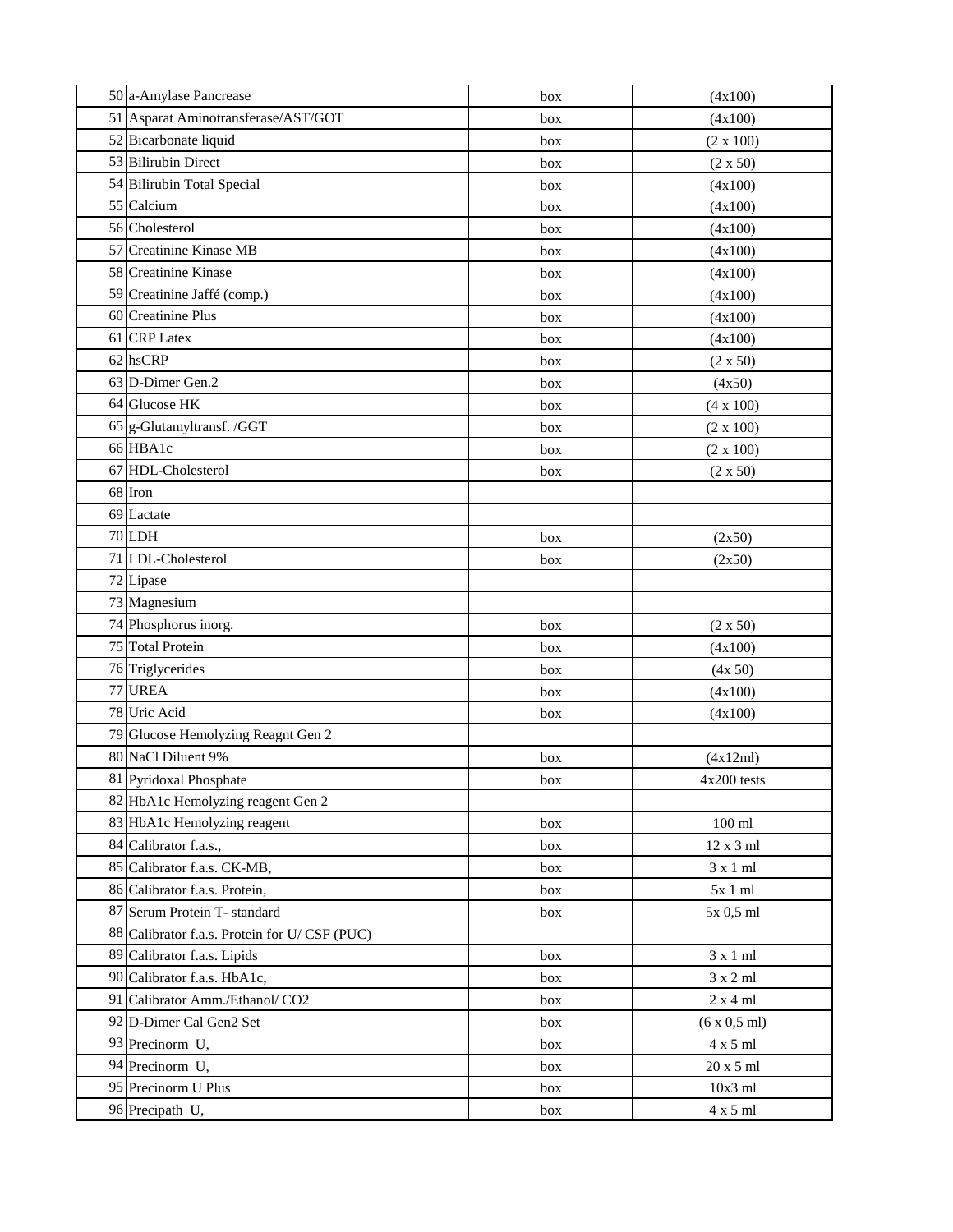| 97 Precipath U,                       | box | $20x5$ ml            |
|---------------------------------------|-----|----------------------|
| 98 Precipath U Plus                   | box | $10x$ 3ml            |
| 99 Precinorm CK-MB,                   | box | $4 \times 3$ ml      |
| 100 Precipath CK-MB,                  | box | $4 \times 3$ ml      |
| 101 Precinorm Protein,                | box | $3 \times 1$ ml      |
| 102 Precipath Protein,                | box | $3 \times 1$ ml      |
| 103 Precinorm PUC (Proteins in U/CSF) | box | $4 \times 3$ ml      |
| 104 Precipath PUC (Proteins in U/CSF) | box | $4x$ 3ml             |
| 105 HbA1c Control P,                  | box | $4 \times 0.5$ ml    |
| 106 HbA1c Control N,                  | box | $4 \times 0.5$ ml    |
| 107 Precinorm L,                      | box | 4 x 3 ml             |
| 108 Precipath L,                      | box | $4 \times 3$ ml      |
| 109 Precipath HDL/LDL,                | hox | $4 \times 3$ ml      |
| 110 Precibil                          | box | $4 \times 2ml$       |
| 111 NH3/Etoh/ CO2 Control N           |     |                      |
| 112 NH3/Etoh/ CO2 Control Abn         |     |                      |
| 113 D-Dimer Gen2 control I/II         | box | 2x 2x1ml             |
| 114 Sample cups -micro                |     |                      |
| 115 Standard False bottom tube        | box | $(2000 \text{ pcs})$ |
| 116 Chimneys for Reagent bottles      |     |                      |
| 117 Etcher                            | box | 2x11ml               |
| 118 Microcuvette segment              |     |                      |

| <b>VIII</b> | PREPARATE LABORATORIKE                         |       |                 |
|-------------|------------------------------------------------|-------|-----------------|
|             | 1 Urometer automatik 720TM                     | piece |                 |
|             | 2 Urisys 1100 Urin Analyser                    | piece |                 |
|             | 3 Specific Protein analyze rmodel PA50         | piece |                 |
|             | 4 Aparat Needle destroyer min 1.59 mm          | piece |                 |
|             | 5 Diluent for mytichic 22                      | liter | 10L             |
|             | 6 Cleaner for mythic 22                        | liter | 550ml           |
|             | 7 Mythic 18-22 flush-cleaner                   | liter | 25ml            |
|             | 8 ASO teste Genrui                             | box   | 100pcs/box      |
|             | 9 CRP teste Genrui                             | hox   | 100pcs/box      |
|             | 10 Rf teste Genrui                             | box   | 100pcs/box      |
|             | 11 Mbulese per ineksine 9mm                    | piece |                 |
|             | 12 Primavete (Na Citrate)                      | piece | $0.35$ ml       |
|             | 13 Rapid test for Hepatitis B                  | piece | rapid           |
|             | 14 Rapid test for Hepatitis C                  | piece | rapid           |
|             | 15 KIT Cuvette+Stirrers turbidimetri           | box   | 1000 pcs/box    |
|             | 16 KIT Coag.Microcuvette+Stirrers turbidimetri | box   | 1000 pcs/box    |
|             | 17 Shaler VRN 360                              | piece | for shaking     |
|             | 18 Mixer                                       | piece | for mixing tube |
|             | 19 Analizer i Hematologjisë 22 parametra       | piece |                 |
|             | 20 Analizator i elektoliteve AVL 9180          | piece |                 |
|             | 21 Reference electrode                         |       |                 |
|             | 22 Na electrode                                | box   |                 |
|             | 23 K electrode                                 | box   |                 |